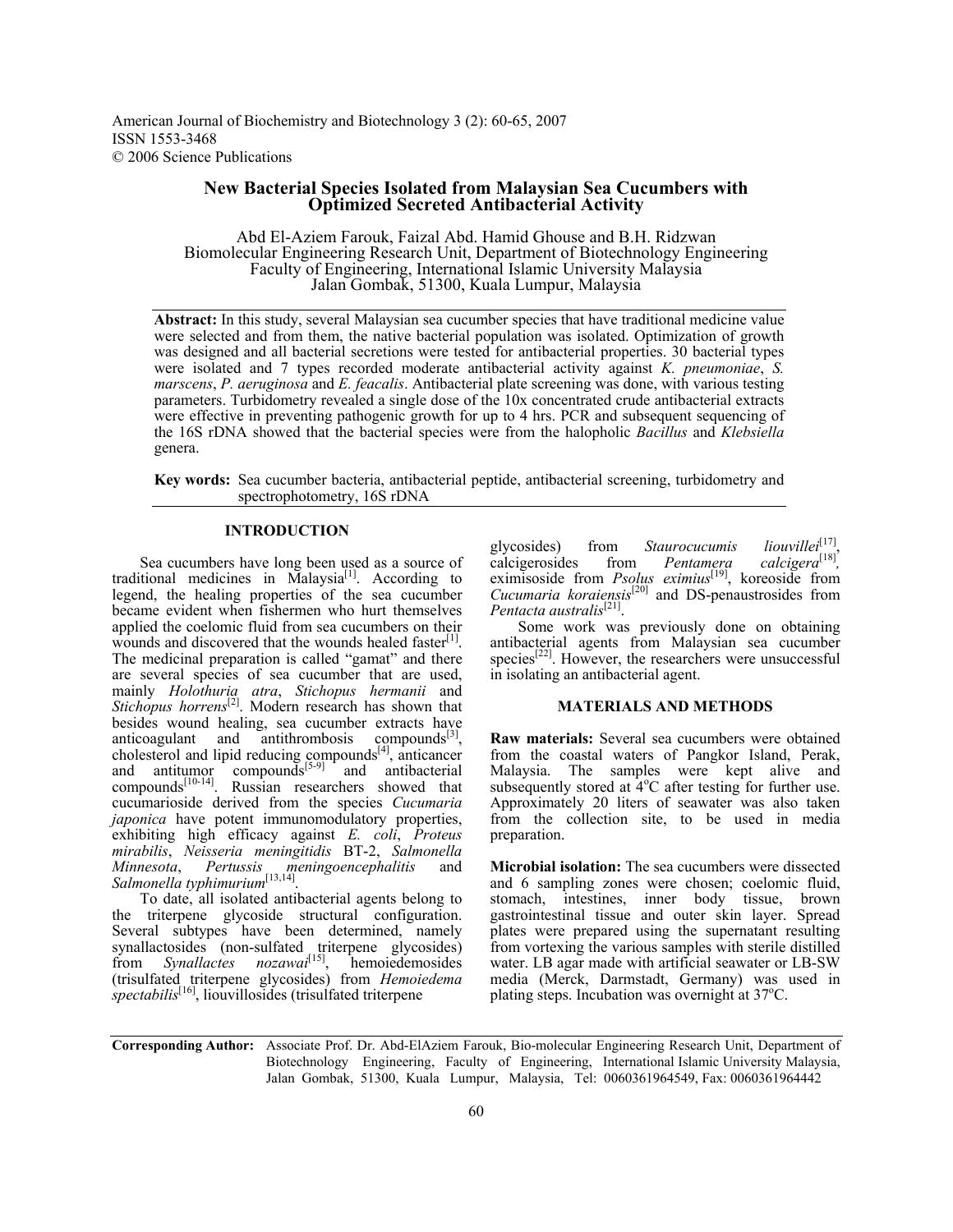Subculturing was carried out using LB-SW plates but a relatively poor yield was obtained. So, culturing media was changed to Brain Heart Agar with seawater or BHA-SW (Merck, Darmstadt, Germany). Single colonies were selected from the subcultured plates and transferred to universal bottles containing sterile Brain Heart Broth with seawater or BHB-SW (Merck, Darmstadt, Germany). The bottles were incubated in a rotary shaker running at 150 rev min<sup>-1</sup> at 37<sup>o</sup>C.

 Two-milliliter samples were taken at 24h intervals. The samples were placed in Eppendorf tubes and centrifuged at 13,000rpm for 10 min. The resulting supernatant was then used for subsequent antibacterial screening tests.

 Antibacterial screening test: Overnight cultures of 10 selected human pathogenic bacteria were prepared, using LB broth and universal bottles. To prepare the test plates, LB agar plates were first prepared, with  $25$ mL LBA plate<sup> $-1$ </sup>.  $50 \mu$ L of overnight culture was added to 5mL of an LBA-LBB mix (ratio 2:1) and the mixture was poured onto an LB plate. Eppendorf pipette tips (diameter mm) were used to punch holes into the agar according to a predetermined pattern. 50 µL of the bacterial supernatants was pipetted into each well. The plates were incubated overnight at  $37^{\circ}$ C.

**Optimization:** Based on initial test results, optimization was done to increase overall production and expression of antibacterial agents. 2mL 50% glucose was added to the BHB-SW + sea cucumber bacterial mix. The supernatants were heated at  $90^{\circ}$ C for 5 min to test for thermostability. Concentration was also done using a vacuum concentrator (Eppendorf, Hamburg, Germany). Initially, 8x concentrated samples were used, followed by 10x concentrated samples.

**Turbidometry and spectrophotometry:** Three bottles were prepared per bacterial supernatant to be tested. Each contained 10mL LBB and 5  $\mu$ L of overnight culture. 2mL 10x concentrated supernatant was added to bottle 1, 2mL ampicillin  $(50 \mu g \text{ mL}^{-1})$  was added to bottle 2 and 2mL sterile distilled water was added to bottle 3. The bottles were incubated in a rotary shaker  $(150 \text{ rev min}^{-1}, 37^{\circ}\text{C})$ . Absorbance readings  $(600 \text{ nm})$ wavelength) were taken at 60 min intervals for the  $1<sup>st</sup>$  3 hrs and at 30 min intervals for the subsequent 3 hrs. A growth curve was plotted with the obtained readings.

**DNA isolation and PCR:** Total DNA isolation was done on 7 bacterial strains whose supernatant secretions yielded the highest and most consistent antibacterial activity. A Qiagen DNA isolation kit (Qiagen, Hilden, Germany) was used. Primers specific to 16S rDNA were used in subsequent PCR steps (Farouk, unpulished). Electrophoresis using a 1% agarose gel was done to obtain the approximate size of the DNA fragments, using a 1kb DNA ladder marker as a comparison.

**Data analysis:** Measurements of the clear zone around the wells from the antibacterial screening test stage gave a rough estimate of the efficacy of the antibacterial agent. This in turn provided the selection criteria for selecting the best  $\bar{7}$  bacterial strains for turbidometry and PCR work. Absorbance readings obtained from turbidometric analysis helped determine the efficacy of the antibacterial agents over time.

#### **RESULTS AND DISCUSSION**

 A total of 30 bacterial strains were isolated from two *H. atra* juveniles. After subculturing, the bacteria were grown in LB broth (Merck Darmstadt, Germany) and Brain Heart Broth (Merck Darmstadt, Germany). All media contained seawater. Bacterial secretions from all 30 isolates were tested using the well diffusion screening method<sup>[23]</sup>. 7 strains were selected for further optimization steps, spectophotometric analysis and phylogenetic identification via PCR done on the 16s rDNA sequence. Selection criterion was based on average inhibition zone diameter after 7 days of testing.

 The results show that the test samples record moderate activity against the selected human pathogens, as compared to ampicillin (positive control,  $50\mu g$  mL<sup>-1</sup> concentration). The high loading volume  $(50\mu L, 10x$  concentrated) of the test samples suggests that although antibacterial agents are present, further purification is necessary.

 Well diffusion was chosen over disc diffusion for the antibacterial screening as a higher loading volume could be used (50µL as opposed to approximately 5 µL) and also because all test solutions were not hydrophobic, which would normally cause problems when using the well diffusion method  $[23]$ .

 Turbidometric analysis showed that the antibacterial agents were effective in the first 2.5 hrs of a single dose administration. At 5 hrs, test sample absorbance readings were lower than the negative control, suggesting that bacterial cell count at the lag phase was also lower.

 Data analysis from both antibacterial screening and turbidometry showed that J2:7 and J2:10 were most effective against *S. typhimurium*. From Fig. 4, we see that even after 5 hrs, J2:10 had a low absorbance (0.144), whereas J2:7 recorded a lower reading (0.027) than ampcillin (0.040). When loading concentration was reduced from 2mL test solution per 10mL broth, to 1mL solution per 10mL broth, antibacterial activity was reduced, evident by the quicker increase in absorbance readings versus time. Lag phase absorbance was also higher compared to the higher loading concentration of the test solution.

 Previous research showed that antibacterial agents isolated from the coelomic fluid of *Holothuria scabra* was very effective against Gram negative bacteria but not Gram positive species, especially against *K. pneumoniae* and *P. vulgaris*[24]. The samples J1:2 and J2:2 were quite effective against *P. vulgaris* and *K. pneumoniae* but faired better against *S. typhimurium* (Table 1-3) which is a Gram negative bacterium.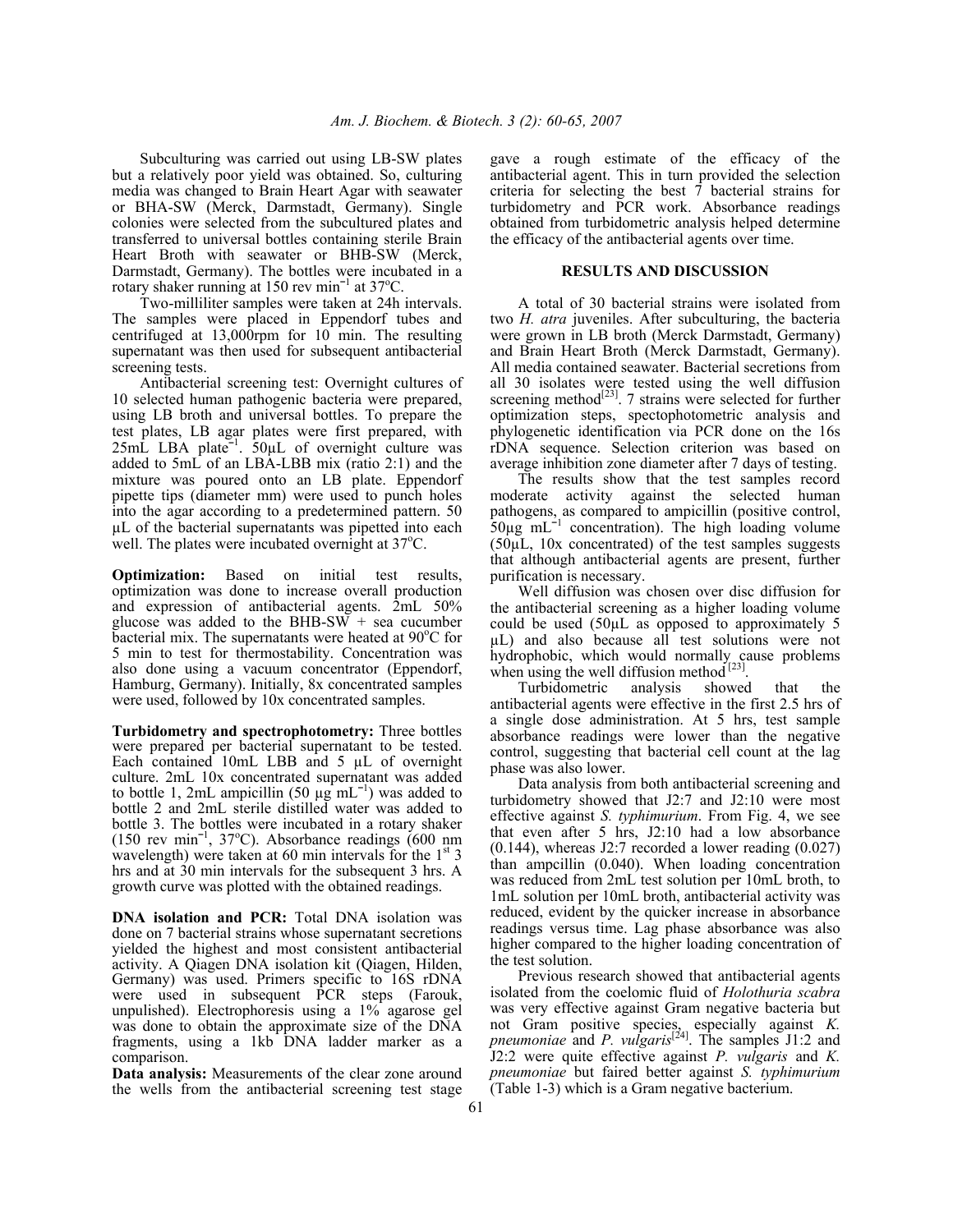#### *Am. J. Biochem. & Biotech. 3 (2): 60-65, 2007*

| Sample name                 | Test pathogen and measurement of inhibition zone $(+/- 0.5$ mm) |        |      |                          |                          |                          |      |      |                          |      |      |
|-----------------------------|-----------------------------------------------------------------|--------|------|--------------------------|--------------------------|--------------------------|------|------|--------------------------|------|------|
|                             | S.m                                                             | S.t    | S. e | K. p                     | P. v                     | E. c                     | S. a | B. s | S. d                     | P. a | E. f |
| <b>FASCJ1CFUIA 2</b>        | 3.0                                                             | 3.0    | 4.0  | $\overline{\phantom{0}}$ | -                        | -                        | -    |      | -                        | 3.0  |      |
| <b>FASCJ2CFUIA2</b>         | -                                                               |        | 4.5  | $\overline{\phantom{a}}$ | -                        | ۰.                       | 4.5  | 3.5  | -                        | 3.0  |      |
| FASCJ2BUIA3                 |                                                                 | $\sim$ | 4.0  | $\overline{\phantom{a}}$ | -                        | $\sim$                   | 5.0  | 3.0  | $\overline{\phantom{0}}$ | 3.5  |      |
| FASCJ2BTUIA6                |                                                                 | -      | 4.5  | $\blacksquare$           | $\overline{\phantom{0}}$ |                          | 3.5  |      |                          | -    |      |
| FASCJ2BTUIA7                |                                                                 |        | 5.5  | -                        |                          |                          | 3.5  |      |                          |      |      |
| FASCJ2IUIA10                |                                                                 | ۰      | 7.0  | $\blacksquare$           | -                        | $\overline{\phantom{0}}$ | 5.0  | -    | $\overline{\phantom{0}}$ | 3.5  | ۰    |
| FASCJ1I <sup>80</sup> UIA12 | 4.5                                                             |        |      | -                        |                          |                          | 3.5  |      |                          |      |      |

Table 1: Measurement of inhibition zones during antibacterial activity screening (29/06/06)

#### Table 2: Measurement of inhibition zones during antibacterial activity screening (30/06/06)

| Sample name                 | Test pathogen and measurement of inhibition zone $(+/- 0.5$ mm) |                          |                          |      |      |                          |      |                          |      |                          |     |
|-----------------------------|-----------------------------------------------------------------|--------------------------|--------------------------|------|------|--------------------------|------|--------------------------|------|--------------------------|-----|
|                             | S.m                                                             | S.t                      | S. e                     | K. p | P. v | E. c                     | S. a | B. s                     | S. d | P. a                     |     |
| <b>FASCJ1CFUIA 2</b>        | -                                                               | $\overline{\phantom{a}}$ | $\overline{\phantom{0}}$ | 8.0  | ۰    | 3.5                      | 5.5  | 6.5                      | -    | ۰                        | 8.5 |
| FASCJ2CFUIA2                | 3.0                                                             | $\overline{\phantom{a}}$ |                          | -    | -    | $\overline{\phantom{a}}$ | 5.5  | 3.5                      | 7.5  | 5.5                      | 8.0 |
| FASCJ2BUIA3                 | 3.5                                                             |                          |                          | -    | ۰    |                          | 3.5  | 4.5                      | 5.0  | 4.5                      | 6.5 |
| FASCJ2BTUIA6                | 3.0                                                             |                          |                          | -    | ۰.   |                          | 4.5  | -                        | 3.5  | 5.5                      | 3.5 |
| FASCJ2BTUIA7                | 3.0                                                             | -                        |                          | -    | ۰    | $\overline{\phantom{a}}$ | 3.5  | $\overline{\phantom{a}}$ | 3.5  | 4.0                      | 3.0 |
| FASCJ2IUIA10                | 3.5                                                             |                          |                          | -    | ۰.   |                          | 3.0  | -                        | 4.5  | -                        | 4.5 |
| FASCJ1I <sup>80</sup> UIA12 | -                                                               |                          | $\overline{\phantom{0}}$ | 8.0  | ۰    | 7.5                      | 6.5  | 7.5                      |      | $\overline{\phantom{0}}$ | 9.5 |

Table 3: Measurement of inhibition zones during antibacterial activity screening (03/07/06)

| E. f<br>S.t<br>P. v<br>E. c<br>B. s<br>S. a<br>S.m<br>S. e<br>P. a<br>K. p<br>S. d                                                                             |  |
|----------------------------------------------------------------------------------------------------------------------------------------------------------------|--|
| <b>FASCJ1CFUIA 2</b><br>8.0<br>3.0<br>3.5<br>7.5<br>4.5<br>5.5<br>5.5<br>$\overline{\phantom{a}}$<br>$\overline{\phantom{a}}$<br>-<br>$\overline{\phantom{0}}$ |  |
| FASCJ2CFUIA2<br>3.0<br>3.0<br>4.5<br>3.5<br>-<br>-<br>۰                                                                                                        |  |
| FASCJ2BUIA3<br>3.0<br>3.5<br>4.5<br>4.5<br>$\overline{\phantom{0}}$<br>-<br>-                                                                                  |  |
| FASCJ2BTUIA6<br>3.5<br>4.0<br>3.5<br>4.5<br>۰<br>۰                                                                                                             |  |
| FASCJ2BTUIA7<br>6.5<br>3.5<br>3.5<br>4.0<br>4.5<br>$\overline{\phantom{0}}$<br>-<br>-<br>-                                                                     |  |
| FASCJ2IUIA10<br>3.5<br>3.5<br>4.5<br>4.5<br>۰                                                                                                                  |  |
| FASCJ1I <sup>80</sup> UIA12<br>3.0<br>3.0<br>5.0<br>4.5<br>4.5<br>5.5<br>-                                                                                     |  |

Key:<br>S.  $m = S$ . marscens ATCC 274

S. m = *S. marscens* ATCC 274 S. t = *S. typhimurium* ATCC 13311<br>S. e = *S. epidermitis* ATCC 14990 K. p = *K. penumoniae* ATCC 12658

P. v = *P. vulgaris* ATCC 6380 E. c = *E. coli* ATCC 10536

S. d = *S. dysenteriae* ATCC 11835

B. s = *B. subtilis* ATCC 10783<br>P. a = *P. aeruginosa* ATCC 10197

S. e = *S. epidermitis* ATCC 14990 K. p= *K. penumoniae* ATCC 12658

E. f= *E. feacalis* ATCC 19433

Although both these samples were obtained from the coelomic fluid of *H. atra* Jaeger, it was not the fluid itself that had the antibacterial agent but rather the bacteria in it. This was confirmed by filtering some coelomic fluid using a 45 micron syringe filter (Sartorius, Goetinggen, Germany) and then comparing its efficacy against the bacterial secretions J1:2 and J2:2. The coelomic fluid showed no activity, which proves the antibacterial activity from J1:2 and J2:2 are from bacterial cell secretions and not from the sea cucumber itself.

 Cucumarioside, from *C. frondosa* was effective against both Gram positive and negative bacteria Other isolates also had varied efficacy<sup>[15-21]</sup>.<br>Comparatively, the test samples in this research were more effective against the Gram negative test pathogens (*S. typhimurium* and *K. pneumoniae*). The assumption here is the test samples may have a terpenoid structure as well, which would explain nominal efficacy against Gram positive bacteria. Most of the triterpene antibacterial agents have large polysaccharide groups and also some sulfates $[$ <sup>[15-21]</sup>, thus hindering transport across the thicker cell membranes of Gram positive bacteria. High efficacy against Gram negative bacteria could be due to the effectiveness of the terpenoids against the lipopolysaccharide layer of the Gram negative pathogens<sup>[25]</sup>.

Turbidometric analysis is a relatively good way to determine bacterial growth versus time and also to decipher the MIC of the antibacterial agents. In this experiment, the antibacterial agent was introduced at  $t =$ 0 and spectophotometric readings were taken at preset time intervals. This type of procedure shows antibacterial efficacy versus time, based on antibacterial agent concentration. Another method used was to introduce the antibacterial agent after the broth was inoculated with one of the human pathogens and incubated for 5 hrs. Incubation time was based on initial turbidometric analysis, whereby the lag phase of the negative control was noted at approximately 4 hrs. The second method yielded no significant drop in initial absorbance readings, showing that although the antibacterial agents are bactericidal, they are not bacteriolytic.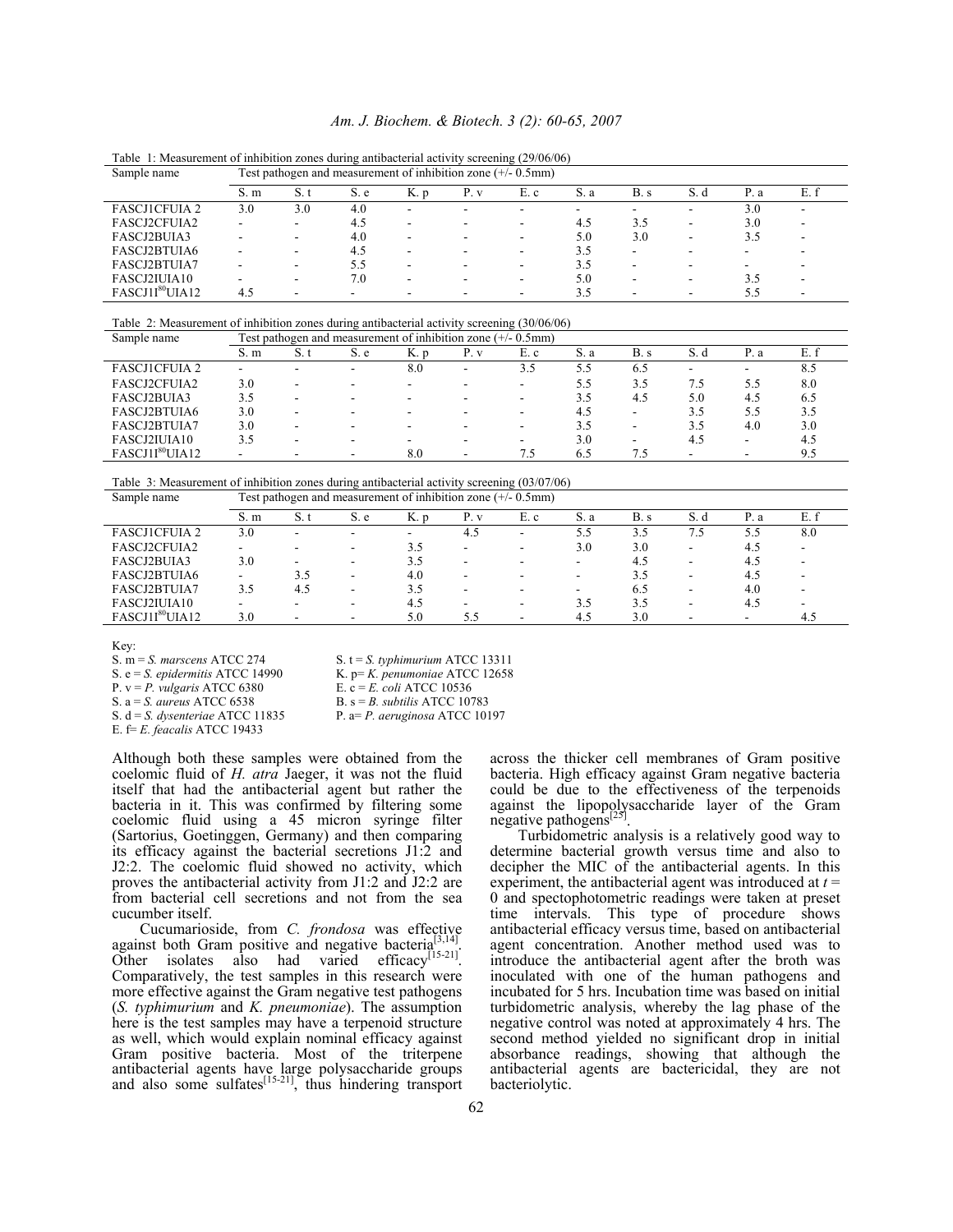

Fig. 4: Agar diffusion assay for antibacterial-screening results against human pathogenic bacteria; (a) against *P. vulgaris*, (b) against *E. coli*, (c) against *S. typhimurium*, (d) against *K. pneumoniae*



Fig. 5: Turbidometric analysis of J1:2, J2:2 and J2:3 secretion for antibacterial activity against *S. typhimurium*

16S rRNA phylogenecity testing showed that the bacteria were halophilic *Klebsiella* and *Bacillus* species. The strains were strictly halophillic, which was confirmed by using 2 versions of BHA; 1 with sea water and 1 without. No growth was recorded when non-salt media were used. The bacteria also required high nutritional content (10% glucose w/v) before antibacterial agent production was obtained. The postulation here is a synergistic relationship exists between the sea cucumber and the bacteria, whereby in return for nutrition, protective antibacterial agents are

produced for the sea cucumber. Care was taken to exclude all possible bacteria that were not part of the sea cucumber i.e. bacteria from the seawater. This ensures accuracy in testing and also validates phylogenecity testing in that only bacteria indigenous to the sea cucumber are of interest and are thus tested. The antibacterial peptides are also thermostable. This was established when a duplicate set of the crude extracts were heated (90°C, 5 min) before antibacterial screening was carried out. Concentration of samples gave a better antibacterial resistance, suggesting that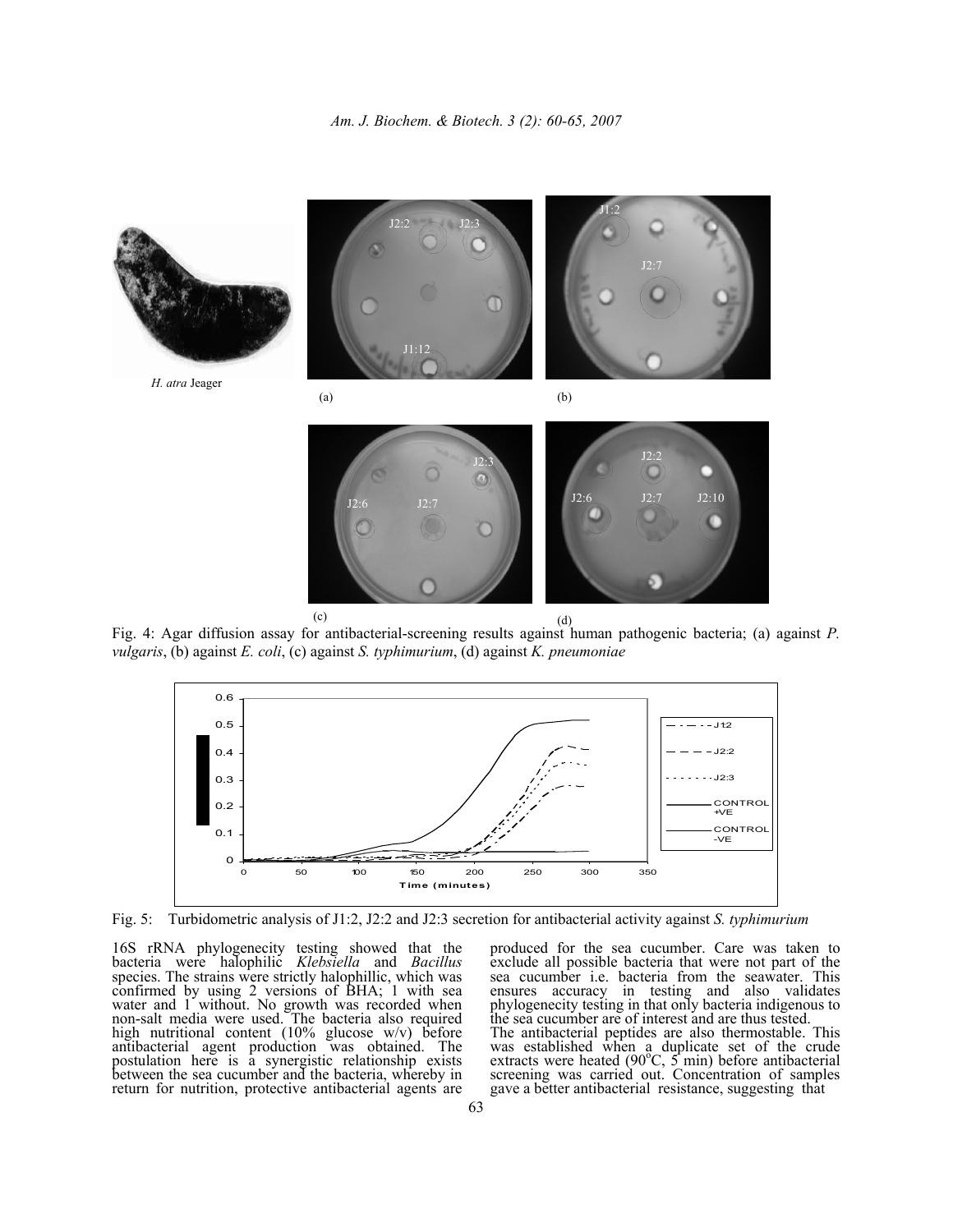

Fig. 6: Turbidometric analysis of J2:6, J2:7, J2:10 and J1:12 secretion for antibacterial activity against *S. typhimurium*

although antibacterial peptides exist in the crude extracts, they are at a low concentration. There was no significant change in antibacterial efficacy when both heating and concentration were carried out, as compared to just using the concentrated samples. This is possibly due to the presence of polysaccharides and sulfated groups, if the antibacterial agents are terpenoid in nature, or a stable quaternary structure, if the antibacterial agent is a polypeptide. Structural analysis is yet to be done.

## **CONCLUSION**

 Several strains of bacteria were isolated from various parts of the sea cucumber, *H. atra*. From this, bacterial secretions and supernatants from growth in broth were tested for antibacterial activity. Out of the 30 isolated strains, 7 showed moderate to high antibacterial activity. Optimized media was used to increase antibacterial peptide production. Turbidometry and antibacterial screening showed that the extracts were most effective against *S. typhimurium*, *K. pneumoniae*, *E. coli* and *P. vulgaris*. The extracts from 2 strains, J2:7 and J2:10 gave the highest antibacterial activity. Cloning and expression will be done using these 2 strains.

## **REFERENCES**

- 1. Langkawi Magazine, 2006. The Healing Power of Gamat. http://www.best-of-langkawi.com/ NATURE-healing-power-gamat.php
- 2. Wikipedia, 2006. Gamat. http://en.wikipedia.org/ wiki/Gamat
- 3. Zancan, P. and P.A. Mourao, 2004. Venous and arterial thrombosis in rat models: dissociation of the antithrombotic effects of glycosaminoglycans. Blood Coagul. Fibrinolysis, 15: 45-54.
- 4. Liu, H.H., W.C. Ko and M.L. Hu, 2002. Hypolipidemic effect of glycosaminoglycans from the sea cucumber *Metriatyla scabra* in rats fed a cholesterol-supplemented diet. J Agric. Food Chem., 50: 3602-6.
- 5. Kariya, Y., B. Mulloy, K. Imai, A. Tominaga, T. Kaneko, A. Asari, K. Suzuki, H. Masuda, M. Kyogashima and T. Ishii, 2004. Isolation and partial characterization of fucan sulfates from the body wall of sea cucumber *Stichopus japonicus* and their ability to inhibit osteoclastogenesis. Carbohydr. Res., 339: 1339-46.
- 6. Yang, P., P. Collin, T. Madden, D. Chan, B. D. McConkey and R.A. Newman, 2003. Inhibition of proliferation of PC3 cells by the branched-chain fatty acid, 12 methyltetradecanoic acid, is associated with inhibition of 5-lipoxygenase. Prostate, 55: 281-91.
- 7. Zou, Z.R., Y.H. Yi, H.M. Wu, J.H. Wu, C.C. Liaw and K.H. Lee, 2003. Intercedensides A-C, three new cytotoxic triterpene glycosides from the sea cucumber *Mensamaria intercedens* Lampert. J. Nat. Prod., 66: 1055-60.
- 8. Kuwahara, H., T. Yamasaki, T. Hatakeyama, H. Aoyagi and T. Fujisawa, 2002. Oligomerization process of the hemolytic lectin CEL-III purified from a sea cucumber, *Cucumaria echinata*. J. Biochem. (Tokyo), 131: 751-6.
- 9. Hatakeyama, T., N. Matsuo, K. Shiba, S. Nishinohara, N. Yamasaki, H. Sugawara and H. Aoyagi, 2002. Amino acid sequence and carbohydrate-binding analysis of the N-acetyl-Dgalactosamine-specific C-type lectin, CEL-I, from the Holothuroidea, *Cucumaria echinata*. Biosci. Biotechnol. Biochem., 66: 157-63.